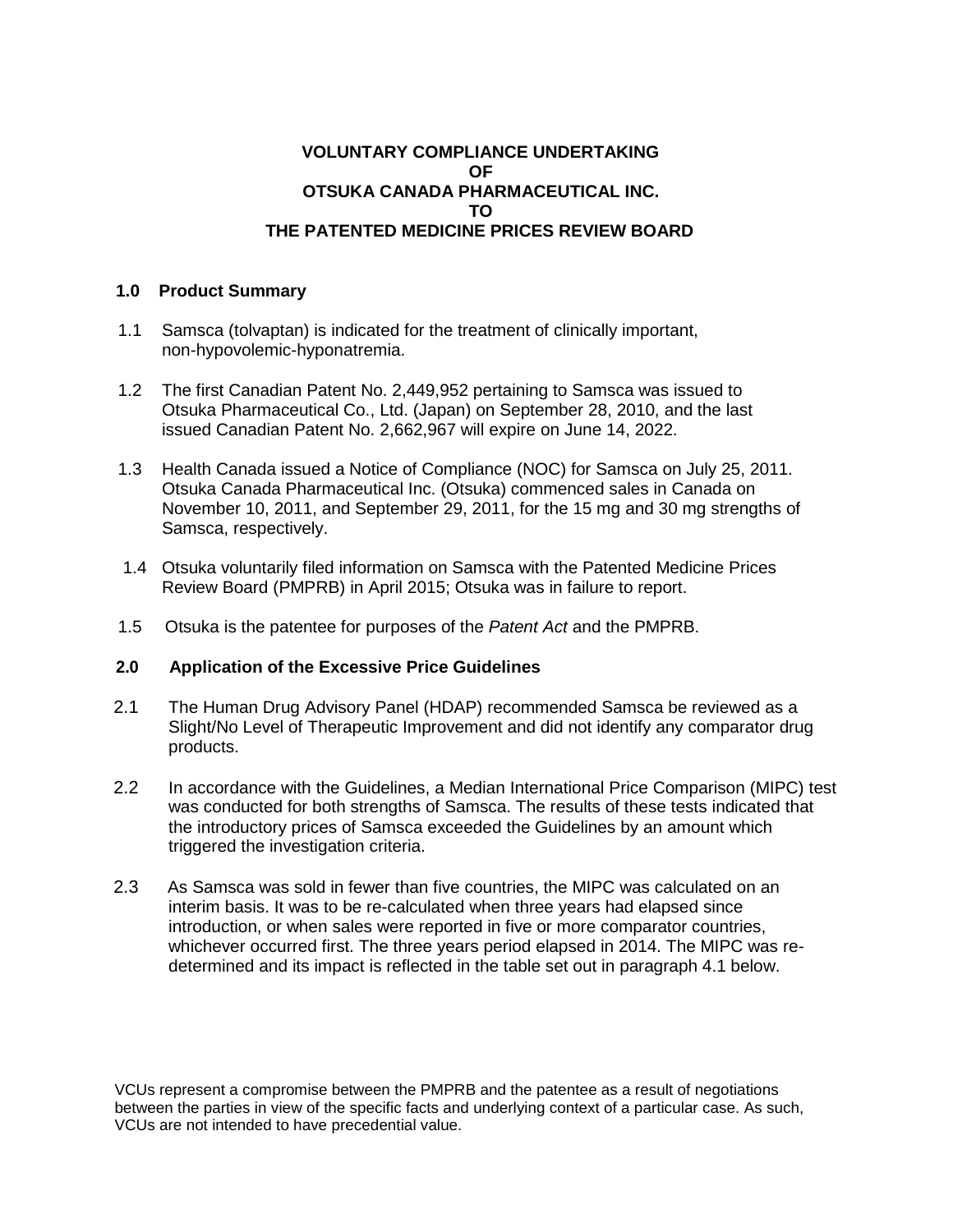- 2.4 During the first period of sale in 2011, the National Average Transaction Price (N-ATP) and the Market-Specific Average Transaction Prices (MS-ATPs) of Samsca 15 mg exceeded the MIPC by 59.0%, generating \$1,855.83 in excess revenues; the N-ATP and the MS-ATPs of Samsca 30 mg exceeded the MIPC by 58.0%, generating \$1,835.57 in excess revenues. The N-ATPs and MS-ATPs of Samsca continued to exceed the Guidelines in the subsequent reporting periods.
- 2.5 The list price for both strengths of Samsca was reduced to \$90.4110 in April 2015.

### **3.0 Position of Patentee**

3.1 This Voluntary Compliance Undertaking (VCU) constitutes no admission by Otsuka Canada Pharmaceutical Inc. that the prices of Samsca are now, or were at any time since the date of first sale, excessive for purposes of the *Patent Act.*

# **4.0 Terms of the Voluntary Compliance Undertaking**

Otsuka Canada Pharmaceutical Inc. agrees to undertake the following:

4.1 To agree that the MAPPs and N-NEAPs for Samsca are as follows:

| Year | 15 mg/tablet | 30 mg/tablet |
|------|--------------|--------------|
| 2011 | \$157.2084   | \$158.2217   |
| 2012 | \$159.5665   | \$160.5950   |
| 2013 | \$161.1386   | \$162.1772   |
| 2014 | \$124.8401   | \$124.8401   |
| 2015 | \$125.9637   | \$125.9637   |
| 2016 | \$126.0399   | \$106.5368   |

- 4.2 To ensure the 2016 N-ATPs of both strengths of Samsca does not exceed the 2016 N-NEAP as stated in 4.1 above, and to ensure that the price in each market where Samsca is sold is within the Guidelines;
- 4.3 To offset cumulative excess revenues received by Otsuka Canada Pharmaceutical Inc. as at December 31, 2015, by making a payment to Her Majesty in right of Canada in the amount of \$200,000.00 within 30 days of the acceptance of this VCU;

VCUs represent a compromise between the PMPRB and the patentee as a result of negotiations between the parties in view of the specific facts and underlying context of a particular case. As such, VCUs are not intended to have precedential value.